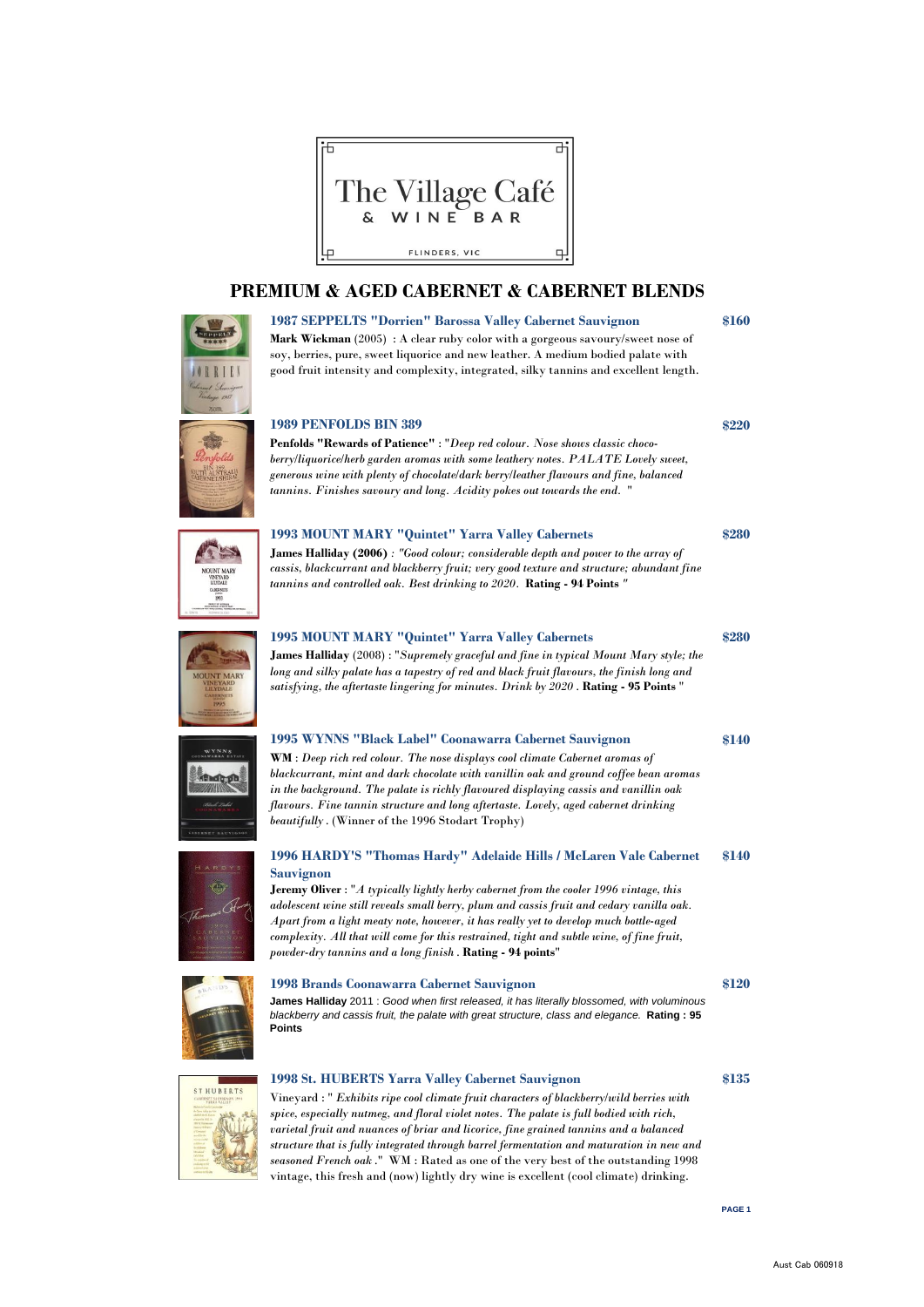

The Village Café

Penfolds **BIN 389 ABERNET SHIP** 

















*quality cork. A very substantial palate with lots of flavour, extract and tannins promises a long life*. **Rating : 92 Points** "

**PAGE 2**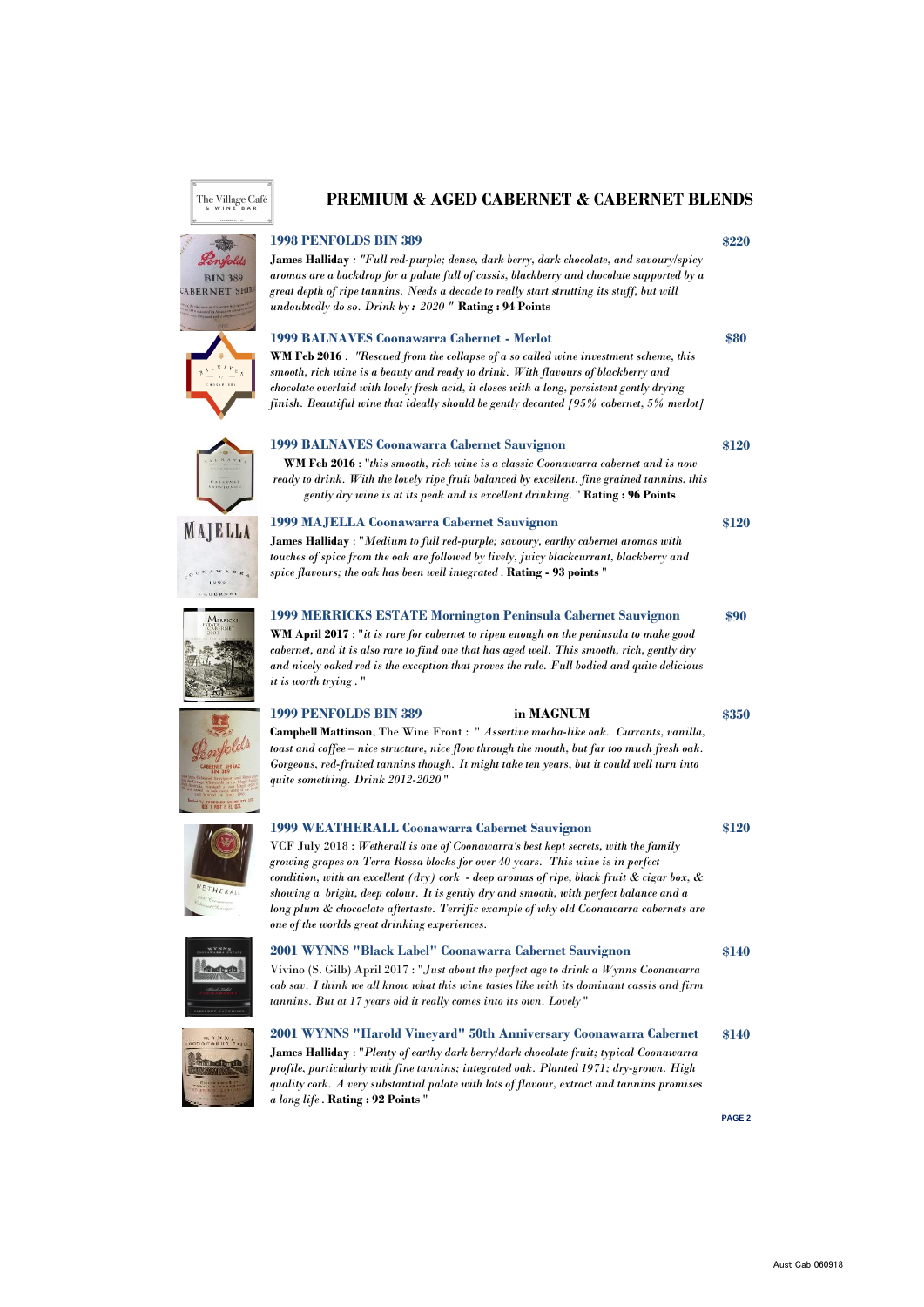# The Village Café

#### **PREMIUM & AGED CABERNET & CABERNET BLENDS**

#### **2002 WYNNS "Black Label" Coonawarra Cabernet Sauvignon**

*Jeremy Oliver : "A very elegant, tight and focused cooler year cabernet with a range of complexity and character, its perfume of violets, cassis and mulberries reveals herbal undertones and translucent fruit qualities. Restrained and supple, its creamy, fine palate of minty dark berries and cherries is framed by powdery, fine tannins and supported by lingering chocolate and mocha oak. best drinking 2014 - 2022 +* **Rating : 93 Points***"*

# Jackson Co **COPPERMINE CABERNET**

#### **2003 D'ARENBERG "Coppermine Road" McLaren Vale Cabernet Sauvignon MAGNUM**

**Robert Parker's Wine Advocate** : "*The spicy 2003 n (aged in equal parts new French and new American oak) reveals copious quantities of black currants, cedar, vanilla, and white chocolate aromas, followed by spicy, tannic, full-bodied, powerful, dense, wellstructured flavors. It should drink well to 2020* . **Rating : 94 Points**"

#### **2003 WYNNS "Black Label" Coonawarra Cabernet Sauvignon**



**GARERNET SAUVIGNON** 750sd

> 53. **COPPERMINE**

**CABERNET** 

**WineStar** : "*Classic Coonawarra Cabernet. Deep colour, boasting aromas of blackcurrant, dark chocolate and vanilla with subtle hints of earthy characters. What I like most about it is the ever present ripeness. The luscious array of Cabernet fruit is very much in focus with the subtle oak background. Quality: Excellent; Drink: Now – 2018* "

#### **2003 YARRA YARRA "The Yarra Yarra" Cabernet (Bordeaux blend)**

**IN MAGNUM** Jeremy Oliver *: An aristocratic cabernet of depth, power, balance and longevity. Its deep, brooding and very primary aromas of alluringly fragrant and briary dark berries, violets and cedar/vanilla oak precede a classically long, firm palate. Layers of dark and red berry flavour knit seamlessly with excellent new oak and assertive, powdery tannins, delivering exceptional length and depth of flavour and structure. 97 Points*

#### **2004 GIACONDA Beechworth (Vic) Cabernet Sauvignon**

**Jeremy Oliver :** "*Smooth and seamless, this finely crafted cabernet has a lightly herbal aroma that opens with nuances of dried herbs and snap pea, but gradually reveals a greater volume of cassis, blackberries and sweet cedar/vanilla oak. Tightly knit around a firm spine of dusty, drying tannin, it's lightly jammy, with intense small berry fruit backed by undertones of mint and dried herbs. Beautifully focused, it's reminiscent of the delightful 1991 vintage, although the oak and tannin are better this time. Drink 2016- 2024 plus. Rating -* **95 Points "**

#### **2005 D'ARENBERG "Coppermine Road" McLaren Vale Cabernet Sauvignon MAGNUM**

**Wine Advocate** 10/07 : "*The 2005 is purple/black in color. It offers aromas of pan grille, pencil lead, licorice, black currant, and blackberry liqueur. This leads to a flamboyant Cabernet with gobs of ripe fruit and notes of chocolate emerging. The wine has well-concealed tannins, excellent balance, and a 60-second finish. It will drink well through 2025* . **Rating : 93 Points**"

#### **2005 MOUNT MARY "Quintet" Yarra Valley Cabernets**

**2006 CULLEN Margaret River Cabernet Sauvignon Merlot**

*persistent fine grained tannis. Excellent* ".

**James Halliday** *: "Bright, clear colour; the fruit-filled, fragrant bouquet is followed by a classic Mount Mary palate: medium-bodied, and with a certain transparency akin to an orchestra with different instruments, the very essence thereof; near the flute are red fruits, the violin the black fruits, the bassoon tannins - all very different, but all in harmony, the sum of the parts greater than the whole. Drink by 2035.* **Rating - 96 Points** *"*



## **2006 D'ARENBERG "Coppermine Road" McLaren Vale Cabernet Sauvignon MAGNUM James Halliday** : " *Full-bodied, rich, gutsy wine overflowing with blackcurrant fruit,*

**WM Feb 2014** : "*a wine of great fragrance and high-toned fruit flavours. A fruit forward style with nice perfume, good structure and long, quite soft but*

*cassis and tannins; good oak sustains the long finish. Drink by: 2026* **Rating: 94 Points "**

**\$260**

**\$145**

**\$160**

**\$240**

**\$240**

**\$260**

**\$290**

**\$155**

**\$260**

**PAGE 3**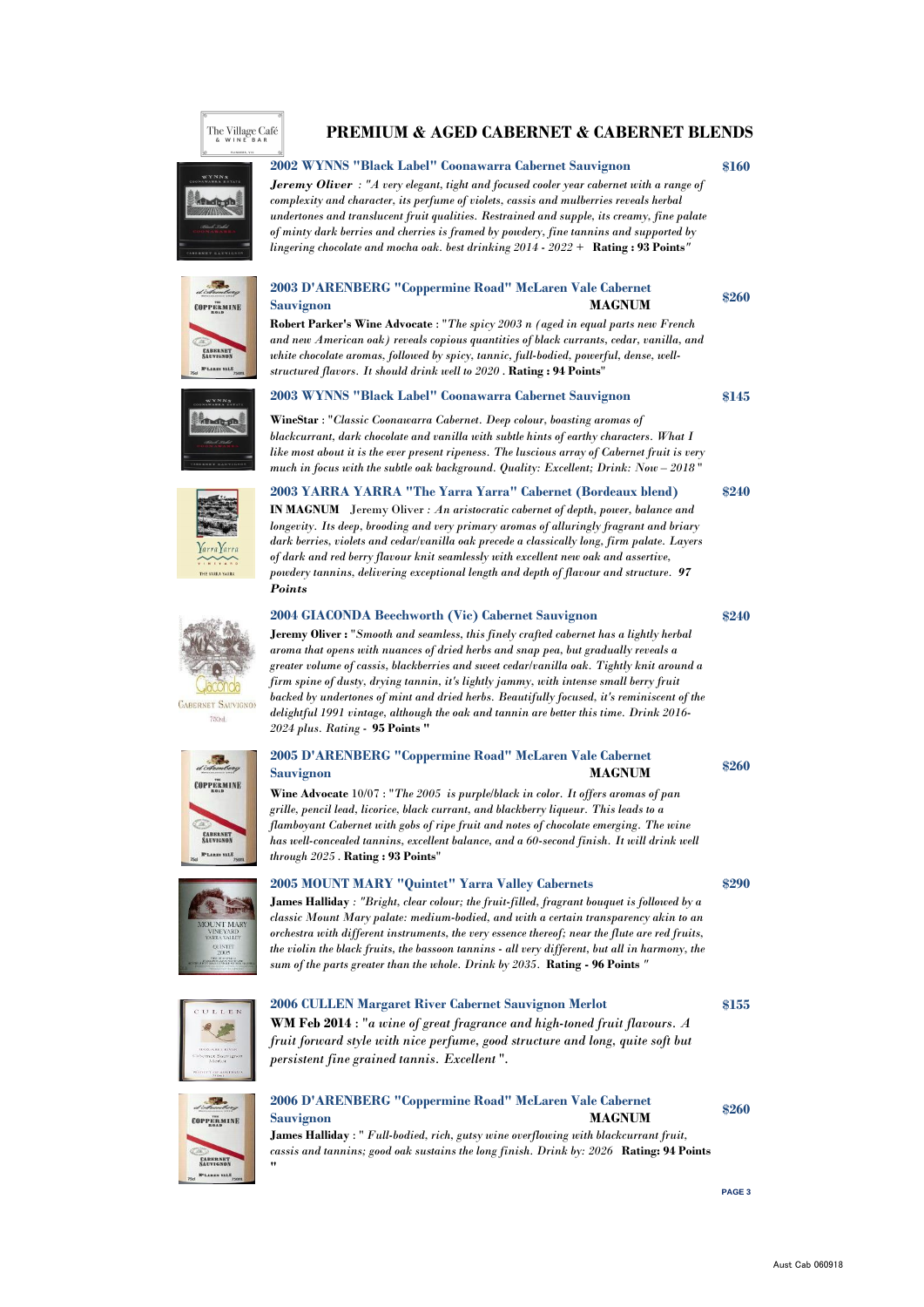## The Village Café

TCHELTO **MARKANHAMA** 

**OUNT**<br>VINE **RÉFLE** 

**N'S CAR** 

#### **PREMIUM & AGED CABERNET & CABERNET BLENDS**

**James Halliday** : "*Cascades of opulent and rich spicy blood plum fruit; fine tannins on a long finish; is not the least bit heavy. Drink by 2019* . **Rating : 94 Points**" **2006 Mitchelton "Print Series" Goulburn Valley Cabernet Sauvignon**

| <b>JUNT MARY</b><br>VINEYARD<br>ARRA VALLEY<br><b>QUINTET</b>               | 2006 MOUNT MARY "Quintet" Yarra Valley Cabernets (Dr. Middleton<br><b>Memorial</b> )<br><b>James Halliday</b> : "All about subtlety and finesse; while medium-bodied, has deceptive<br>intensity and length, the five varieties seamlessly moulded into a mix of black and red<br>fruits, fine tannins and a gently savoury finish". Rating: 94 Points                                                                                                                                                                                    |       |  |  |
|-----------------------------------------------------------------------------|-------------------------------------------------------------------------------------------------------------------------------------------------------------------------------------------------------------------------------------------------------------------------------------------------------------------------------------------------------------------------------------------------------------------------------------------------------------------------------------------------------------------------------------------|-------|--|--|
| Penfolds<br><b>BIN 389</b><br>ANERNET SHIRA                                 | 2006 PENFOLDS BIN 389<br>James Halliday :"Great colour, and as befits the vintage, is an intense and complex wine<br>of great breed; it has many layers of blackberry, blackcurrant, licorice, earth and chocolate,<br>the powerful tannins in balance, the oak likewise " Rating : 96 Points<br>Vintage rating : 10/10<br>Alcohol: 14.5% Weight: F to H                                                                                                                                                                                  | \$180 |  |  |
| WYNNS<br>warna r<br><b>Allegia</b> pa<br><b>ANNS</b><br><b>SENET SAUVIO</b> | 2006 WYNNS "Black Label" Coonawarra Cabernet Sauvignon<br>James Halliday : "Bright red-purple; a striking and fragrant bouquet, with blackcurrant,<br>earth and cedar aromas; the palate moves onto a different plane, with considerable<br>tannin-derived structure that has an earthy/savoury regional profile; serious wine. "<br>Rating: 95 Points<br>$\Lambda$ lcohol: 14.0% Weight: F<br>Vintage rating : 8/10                                                                                                                      | \$125 |  |  |
| MOSS WOOD<br>SE WOON VISEYAAD<br>2007<br>CABERNET SAUVIGNON                 | 2007 MOSS WOOD Margaret River Cabernet Sauvignon<br>\$240<br><b>Tyson Stelzer</b> : "An eminently balanced and structured wine. Particularly perfumed with<br>lifted violet notes and integrated, mouth filling tannins. The fruit power surges on the<br>palate. rising to notes of coal and black olives: all the while consummately controlled.<br>Rating: 95 points"                                                                                                                                                                  |       |  |  |
| 糖<br>MOSS WOOD<br>Amy's                                                     | 2008 MOSS WOOD "Amy's Blend" Margaret River Cab. Bordeaux Blend<br><b>James Halliday</b> : " As expected, deep colour; likewise the blend of Cabernet<br>Sauvignon/Petit Verdot/Malbec/Merlot produces a complex but very well balanced array<br>of black fruits, cedar and spice; immaculate texture and structure is outstanding. Drink<br>by $2023$ ". Rating: 96 Points                                                                                                                                                               |       |  |  |
|                                                                             | Vintage rating $: 9 + / 10$<br>$\text{Alcohol}: 14.0\%$ Weight : F                                                                                                                                                                                                                                                                                                                                                                                                                                                                        |       |  |  |
| UNT MAR'<br><b>INEYARD</b><br>EFLEXION<br>2009                              | <b>2009 MOUNT MARY "Reflexion" Yarra Valley Cabernet Blend</b><br>James Halliday : " It took the cataclysmic 2009 vintage for Mount Mary to declassify its<br>flagship Quintet for the first time. Discounted by \$100, it's a good buy. If there's any<br>influence of bushfire here, it's the faintest wisp of smoke. A triumph for a warm, dry<br>vintage, and an enjoyable, if earlier drinking Quintet. Top notes of dried flowers and<br>violets open into pure blackcurrants, juicy cassis, tobacco leaf and cigar box. "93 Points |       |  |  |
| Penfolds<br><b>BIN 389</b><br><b>KNET 2th</b><br>VISTAND 2001               | 2009 PENFOLDS BIN 389<br><b>James Halliday</b> : "There is true depth of aroma and flavour in this wine, ranging from<br>fragrant florals to menacing black fruits, all offset by sweet spices and well-handled oak;<br>full-bodied, with full-throttle tannins, bright acid and an exceedingly long finish. This<br>will cellar brilliantly, but is not likely to get the chance. " Rating : 95 Points                                                                                                                                   |       |  |  |
| Duck Creek<br>state<br>Heathcote                                            | 2009 WILD DUCK CREEK ESTATE (Heathcote) Alan's Cabernet Vat 1<br>Niseki : "A classic Bordeaux blend with ripe cassis, plums and dark red cherries. The<br>palate has a great balance with excellent intensity and punchy fruit. The acid is firm and<br>carries the flavours all over. The tannin's are fine and dry. The alcohol is in balance with                                                                                                                                                                                      | \$140 |  |  |

*the body of the wine. A long and persistent finish. 85% Cabernet Sauvignon, 5% Merlot,*

*5% Cabernet Franc, 4% Malbec & 1% Petit Verdot* "

**PAGE 4**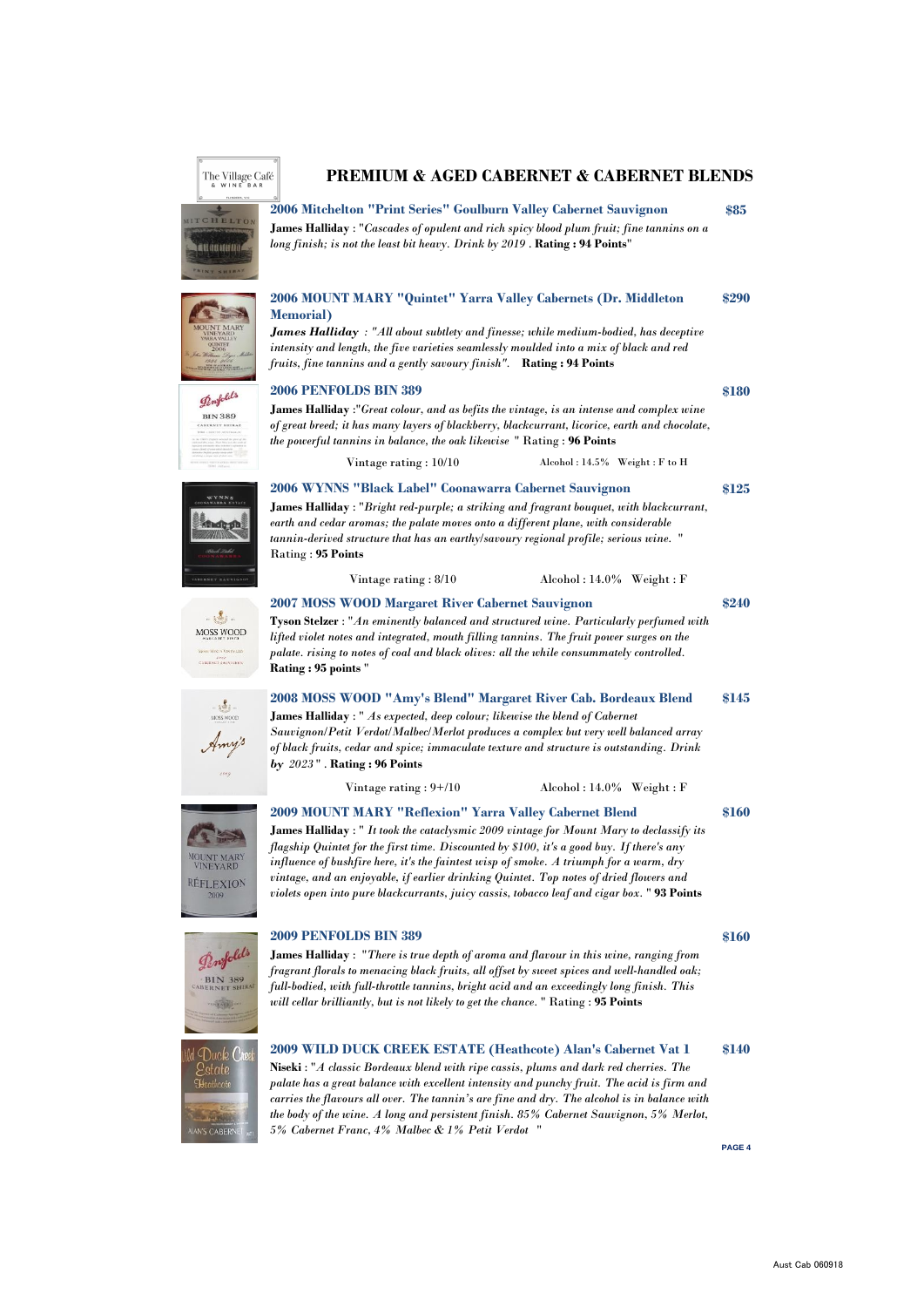



**2009 WYNNS "Black Label" Coonawarra Cabernet Sauvignon**

**Nick Stock** 2012 GWG : "*Has terrific poise and ripeness on the nose. It's pinned to the Coonawarra region with mint leaves, eucalypt and a floral edge, and there's black cherry and cassis fruit below - nice and fresh. The palate's quite juicy and assertive, with dark chocolate and cherries, savoury oak, creeping firm tannins and impressive promise for those that will cellar* . **Rating : 94 Points "**

#### **2010 CULLEN Margaret River Cabernet Sauvignon Merlot**



BWC : "*Excellent medium red with strong crimson tinges on the meniscus. Satsuma plum, red currant aromas, rose and violets. Ripe cherry, mulberry fruit flavours and firm but soft tannins. Elegant and supple with great length and persistence. Cellar for up to 20 years.*

#### **\$105 2010 d'ARENBERG "Coppermine Road" McLaren Vale Cabernet Sauv.**

**Vinous / Antonio Galloni** - "*Vivid ruby. Heady aromas of dried cherry, red- and blackcurrant, cigar box and lavender, with a hint of vanilla emerging with aeration. Shows very good depth and energy to the flavors of bitter cherry, floral pastille and peppery spices. Firms up on the finish, which clings with excellent tenacity and focus and building sweetness.* " **92 Points** [NB house view is that this rich, smooth and gently dry red s/be rated closer to 95 or 96 points ! ]



#### **2010 MOUNT MARY "Quintet" Yarra Valley Cabernets**

**Mike Bennie**, Wine Front : "*Really complex aroma spectrum – cassis, dark fruits, touch of briar herbal lift, flash of mint, chocolatey and stubbed out cigar embers. At once cool and rich. Slender ribbons of fruit, acid and fine bony tannin across the palate. Beautiful, medium-bodied feel – the wine finishes long and pure, eddying with the linger of tannin and powdered slate-like minerality* . **Rating : 95 Points** / Drink 2012-2032"

### **2010 PARKER "Terra Rossa" 1st Growth Coonawarra Cabernet**

**James Halliday** (July 2013) : "*Estate-grown and matured in a mix of French oak barrels, predominantly new. The crimson-purple colour, heralds a full-bodied cabernet built for long-term cellaring. It is filled with blackcurrant, earth and mint fruit, flavours utterly true to the region, and the tannins need all that fruit (and vice versa)* . **Rating : 95 Points**



ULLEN

**GOLDEN BALL** GALLICE'

#### **\$125 2010 WILD DUCK CREEK ESTATE (Heathcote) Alan's Cabernet Vat 1**

*Lisa Perotti-Brown MW (Parker) : " A bordeaux blend, this is deep garnet-purple in color and intensely scented of cassis, black currant liquor, blackberry preserves, eucalyptus, chocolate covered cherries and lavender. Medium-bodied, elegantly fruited and well balanced, with a medium level of grainy tannins and crisp acid and a long minty finish, it is approachable now, but should drink best 2013 to 2023+* . Rating : 92 Points<sup>'</sup>

#### **2010 WYNNS "Alex 88" Coonawarra Cabernet Sauvignon**

**Andrew Caillard** : "*Deep glossy crimson. Intense inky, blackcurrant, praline, liquorice aromas with herb, sage notes and roasted chestnut nuances. Richly concentrated and voluminous with deep set blackcurrant, dark chocolate, herb flavours, plentiful fine velvety tannins and superbly balanced savoury new oak complexity. Finishes chocolaty and long. This shows all the hallmarks of great vineyard provenance. Superb finesse* . **Rating : 98 Points** " (note that this is normally used to make the Wynns "John Riddock" cabernet)

#### **2012 CULLEN Margaret River Cabernet Sauvignon Merlot**

**WM Sept 2016** : *A smooth and rich "Bordeaux Blend" comprising 84% Cabernet, 10% Merlot, 4% Malbec and 2% Petit Verdot. Very deeply coloured, it has elegant floral aromas highlighted by a hint of spice and cassis. Medium to full bodied, it is beautifully balanced and smooth. Lovely soft fruit with very savoury, fine-grained but still tight tannins lead to a long finish. Excellent red* . " **Rating : 96 Points**

#### **2012 GOLDEN BALL "Gallice" Beechworth Cabernet / Merlot / Malbec**

**James Halliday**: "*A wine with attitude, although it's quite restrained in the way it expresses itself; the interplay between cassis, herb, spice and earth constantly shifts its centre point, but never its length or balance. Drink by: 2032* **Rating : 95 Points** "

**PAGE 5**

**\$95**



**\$155**

**\$240**

**\$175**



**\$145**